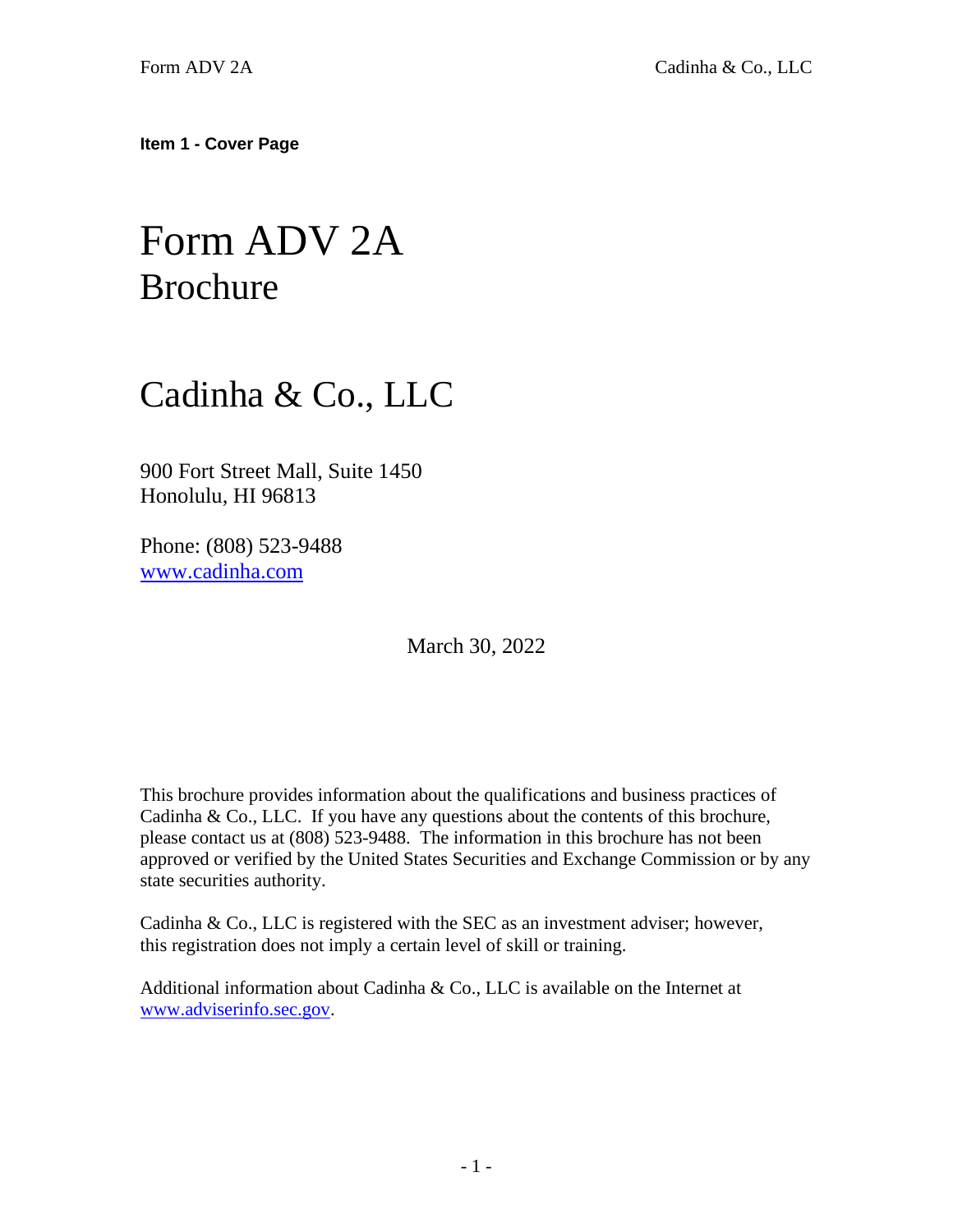## <span id="page-1-0"></span>**Item 2 – Material Changes**

The last annual update of our Form ADV 2A Brochure was in March of 2021. Since the last annual update, we made the following material changes:

We entered into a new agreement with Envestnet Asset Management, Inc. ("Envestnet") to provide model portfolios that are used by various third-party advisers using the Envestnet platform. See Item 4 for more information.

We have made other minor changes for stylistic reasons or to enhance clarity. We encourage clients to read this Brochure it its entirety and to contact us with any questions.

Pursuant to SEC Rules, we will ensure that you receive a summary of any material changes to this and subsequent Brochures within 120 days of the close of our business's fiscal year (our fiscal year ends December 31). We may further provide other ongoing disclosure information about material changes, as necessary.

<span id="page-1-1"></span>We will provide you with a new Brochure as necessary based on changes or new information, at any time, without charge. You may request our Brochure by contacting us at (808) 523-9488.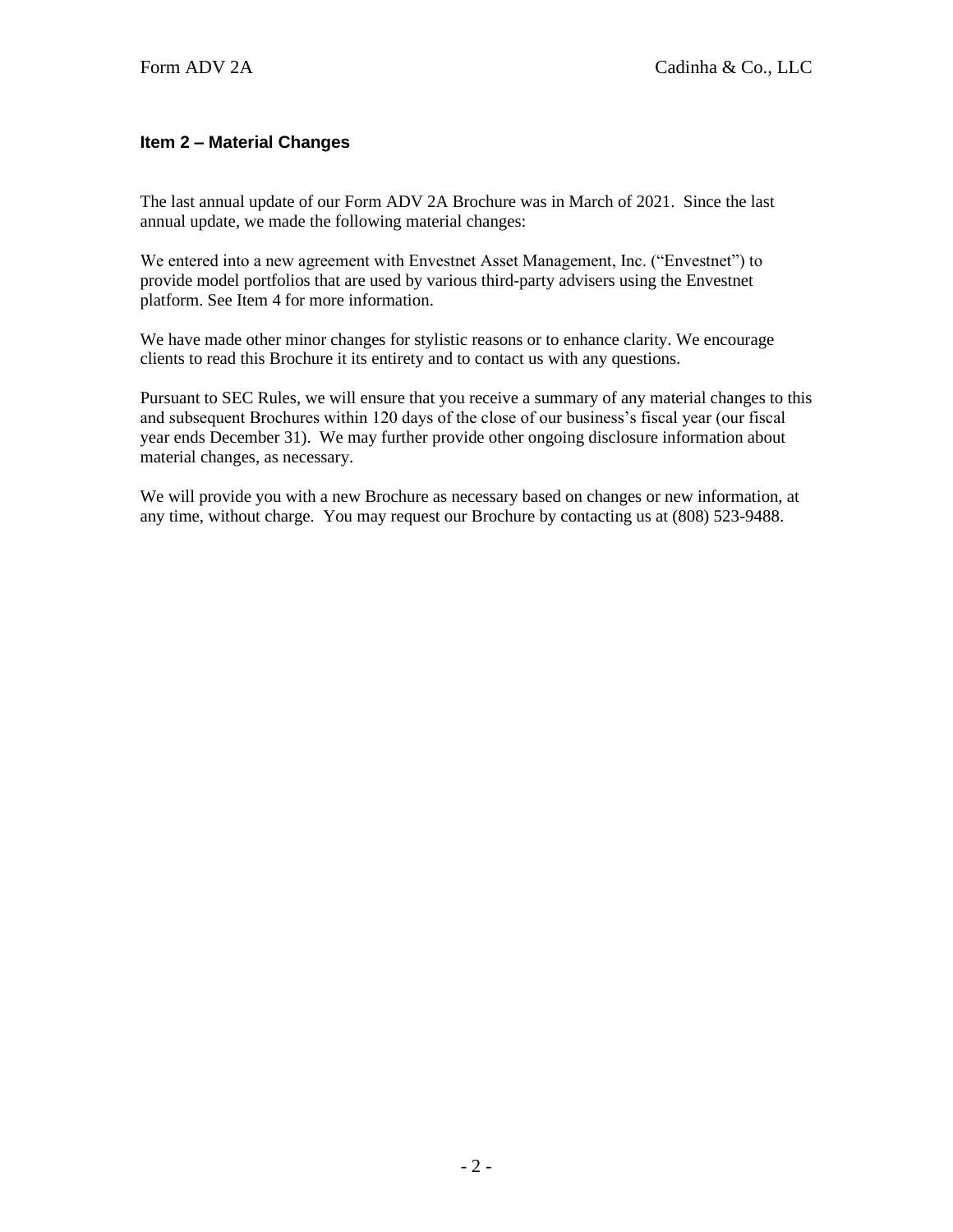## Item 3 - Table of Contents

<span id="page-2-0"></span>

| Item 11 – Code of Ethics, Participation or Interest in Client Transactions and Personal Trading 11 |
|----------------------------------------------------------------------------------------------------|
|                                                                                                    |
|                                                                                                    |
|                                                                                                    |
|                                                                                                    |
|                                                                                                    |
|                                                                                                    |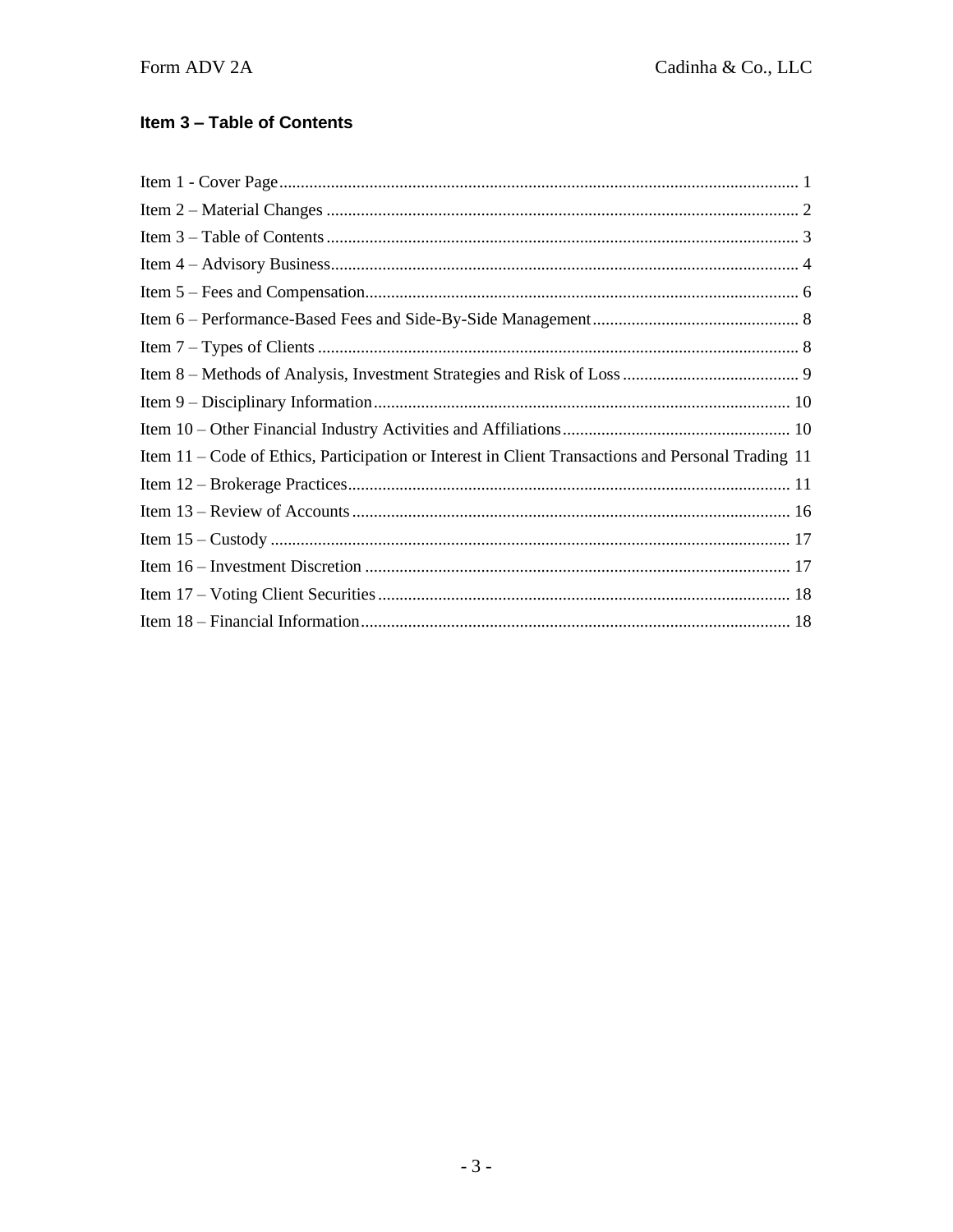## **Item 4 – Advisory Business**

#### Firm Description

Cadinha & Co., LLC ("Cadinha & Co.," "we," "our, "us") is an investment adviser with its principal place of business in Honolulu, Hawaii. We commenced operations in April 1979, and have been registered with the SEC since 1979. Cadinha & Co. is owned by Cadinha Acquisition Corp. and Cadinha Partners; Harlan J. Cadinha Family Limited Partnership is an owner of Cadinha Acquisition Corp.

#### Advisory Services

Our firm provides continuous and regular investment management services on a discretionary basis to various types of clients and client accounts, including but not limited to: individuals, trusts and estates, charitable organizations, pensions, profit sharing plans, and corporations. We manage client funds on a separate-account basis; we do not operate any pooled-investment vehicles such as mutual funds or limited partnerships. We seek to work with clients with \$1 million or more to invest (or subject to a minimum annual fee). At our discretion we may make exceptions for lesser amounts.

#### Cadinha Asset Allocation ("CAA")

We provide advice to client accounts based on the individual needs of the client. Through personal discussion in which goals and objectives based on a client's particular circumstances are identified, we develop a general investment policy and manage the client's assets based on that policy. Clients' investment policies may change over time as warranted. Our clients may impose reasonable restrictions on investing in certain securities, types of securities, or industry sectors.

Our investment recommendations may include the following securities:

- Common stock (listed and over-the-counter; domestic and foreign)
- Warrants
- Corporate debt securities
- Commercial paper
- CDs and money market funds
- U.S. government securities
- Foreign debt securities
- Foreign currencies
- **Commodities**
- Real Estate Investment Trusts
- Exchange-Trade Funds and Notes
- Mutual fund shares

The securities and types of securities we hold in a client's account at any point in time depend on (1) the client's individual objectives and restrictions; and (2) our view of various securities' risk and return potential.

For the vast majority of our clientele, our investment work also focuses on tactical asset allocation strategies. Rather than set a long term and static asset allocation for a client's account (such as all equity, all fixed income, or balanced), we incorporate a forward view of markets and set asset allocations for clients we feel best combine each client's personal objectives and restrictions with our view of the risk and return potential for various asset classes. Unless clients restrict us from doing so, a client's asset allocation will likely change over time. For example, if our investment outlook is that stocks are overpriced (and risk has therefore increased for stocks), we will pare stock exposure in client accounts as appropriate; allocation to fixed income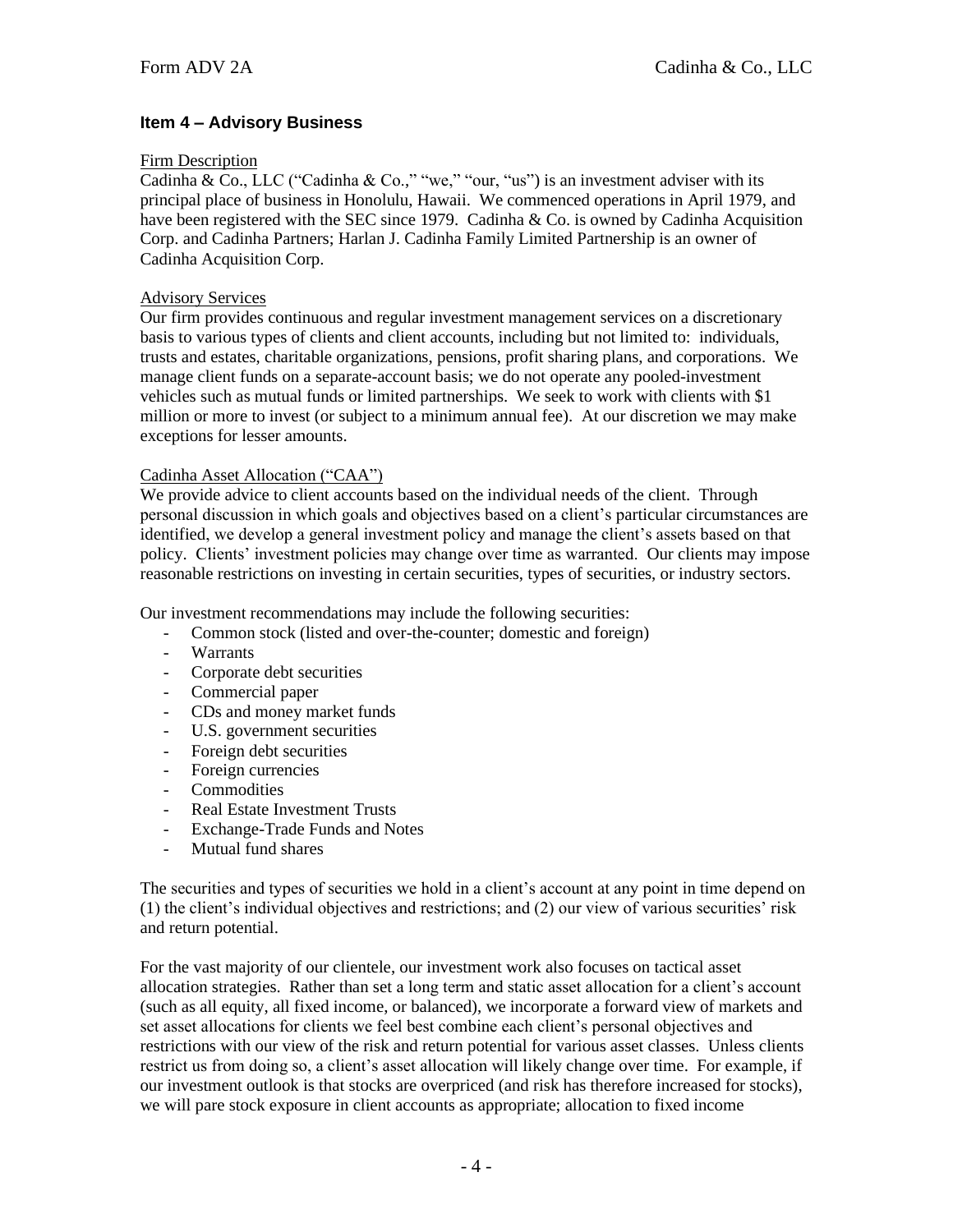securities and/or cash equivalents could increase at the same time. Clients have the ability to limit total asset class exposure or set allowable ranges. We establish such guidelines at the onset of our management with periodic updates as we communicate with our clients.

#### Managed Allocation Portfolio ("MAP")

Under our MAP platform, we offer discretionary investment advisory services primarily using exchange-traded funds. We believe MAP to be especially suitable for those clients seeking tactical and opportunistic asset allocation strategies and management but with lower risks (and possible rewards) associated with individual security selection. We may recommend to clients our MAP program when we believe that based on the account's size and brokerage/transaction costs, holding a diversified number of securities and having active security selection may result in higher risk of generating more trading costs than the value-added produced by such practices. We will also recommend MAP when a client doesn't wish to own individual stock and bond securities and prefers securities that have inherently higher diversification potential.

#### Global Portfolio Strategies ("GPS")

GPS offers discretionary investment advisory services using exchange traded funds and highquality individual securities. GPS takes a global view and seeks to allocate assets opportunistically considering "top-down" and fundamental analyses. Our investment work generates views on capital markets and accordingly, we weight allocations between asset types (equities versus fixed-income), equity regions (U.S., Europe, Asia, Canada, and "frontier markets"), equity sizes (U.S. large cap, mid-cap, and small-cap) and fixed-income (fixed-income vs. cash equivalents). The result, we believe, is a complete and rational investment portfolio framework for long-term risk and return objectives while capturing nearer-term opportunities to mitigate risk and increase returns.

We currently have a GPS portfolio strategy for this return objective:

• Conservative Benchmark: 60% MSCI ACWI (TR)/40% Bloomberg Barclays U.S. Aggregate Bond Index

## Consulting/Financial Planning Services

Generally, we utilize financial planning strategies to better understand the needs of our investment advisory clients. We encourage our investment advisory clients to ask us for general financial planning advice or consulting services. We often furnish such services for no additional charge although we may require compensation for certain planning or consulting services based on the nature of the services required by the client. We may provide consulting and financial planning services to non-advisory clients for a minimum fee of \$500 per hour.

#### Third Party Model Services

Cadinha & Co. has agreements with Adhesion Wealth Advisor Solutions ("Adhesion") and Envestnet Asset Management, Inc. ("Envestnet") to provide model portfolios that are used by various third-party brokers and advisers using the Adhesion and Envestnet platforms.

Cadinha & Co. receives compensation from Adhesion and Envestnet for its investment advisory services related to accounts of third-party advisers where we have been selected as the model provider. Generally, the client executes a contract with the program sponsor and the sponsor or third-party adviser selects which sub-adviser(s) or model providers will be utilized to meet the client's objectives. Cadinha  $& Co.$  provides the sponsor with a specific strategy model portfolio and updates the model portfolio to the program sponsor whenever a change is made to the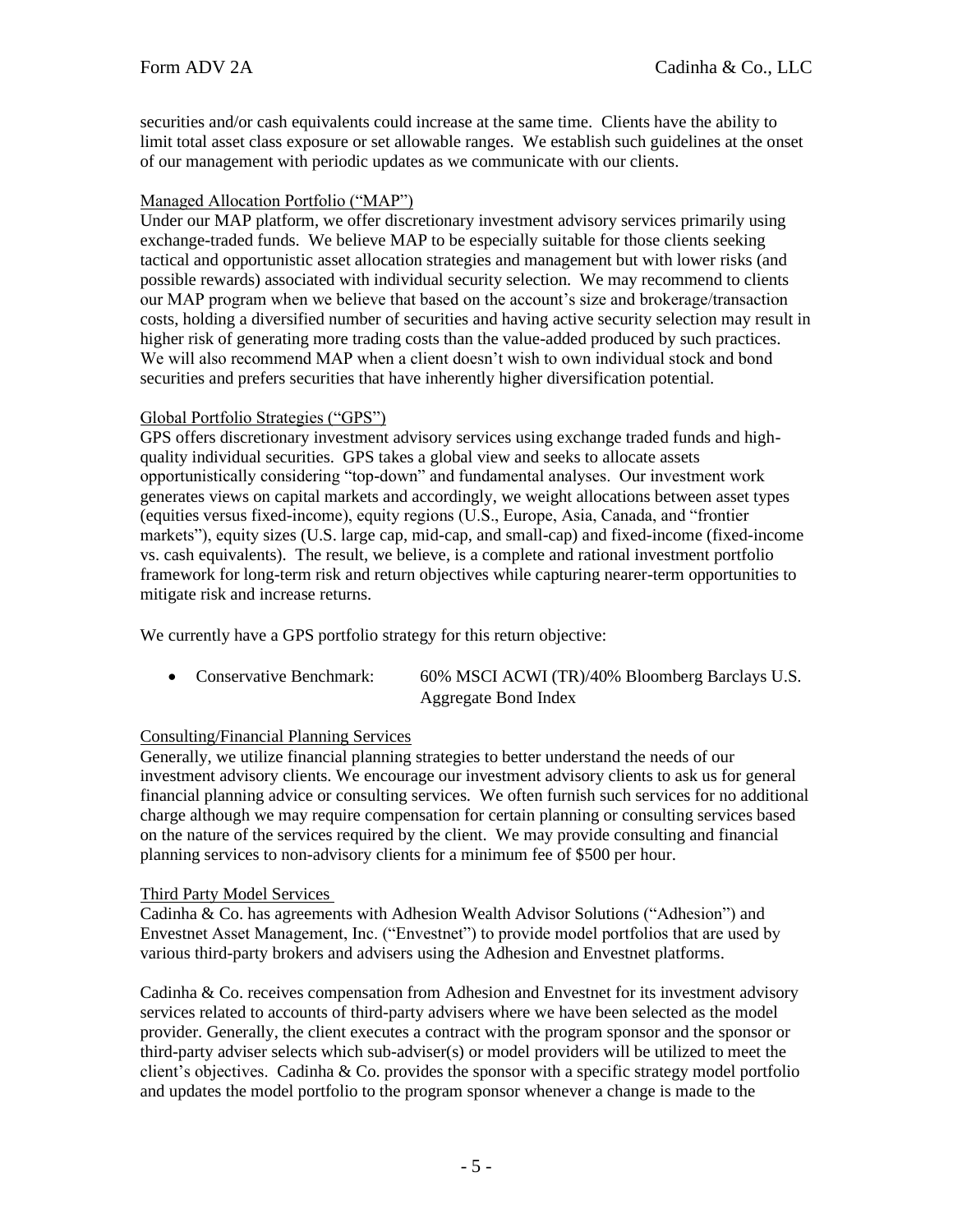model. Under these programs, Cadinha & Co. does not enter trades, receive trade reports and trade confirmations, and does not have access to record keeping or client specific reporting. Furthermore, Cadinha & Co. does not execute, acknowledge, or implement account specific trade restrictions, cash withdrawal/contribution requests, year-end tax harvesting, and generally does not interface with clients. Cadinha & Co. does arrange for trades to be executed by the sponsoring or referring broker-dealers in accordance with the current model recommendations, though those broker-dealers are ultimately responsible for all executions.

Cadinha & Co. provides services based upon a specified strategy model that is offered to clients of sponsor firms. Those firms determine the fees end clients will be charged, as well as which models or sub-advisers will be used. Cadinha & Co. will generally accept limited restrictions on investing in certain securities or types of securities, but does not provide investment advice on any other basis than that described above. Sponsor firms may set specific and mutually agreed upon investment parameters under this arrangement, including allowable securities, asset allocation ranges, and performance benchmarks. Cadinha  $\&$  Co, may be one of multiple managers for a client under the program and operates in a sub-advisory capacity, with the sponsoring firm acting as the client's primary adviser. Overarching financial planning, asset allocation, trade execution, reporting, and performance monitoring among other services are provided by the sponsor firm under this arrangement. For the majority of our clients, we usually perform all the aforementioned services.

Our agreements with Adhesion and Envestnet require us to update models promptly and to implement appropriate trade rotation procedures. The intention is to ensure that accounts that follow the models, but which are not managed by Cadinha, are not systematically disadvantaged when compared to (1) accounts at different program sponsors using the same Cadinha models; and (2) accounts Cadinha manages directly and in accordance with the selected models. Cadinha is paid based on the assets being managed pursuant to the Cadinha models provided to the Envestnet and Adhesion platforms, and we have indicated the amount of assets on those platforms as "assets under advisement."

#### Cadinha Institutional

We provide investment management and consulting services to select institutional accounts on a fee-only basis. Services include investment management (furnished on a continuous basis for management of public securities only); asset allocation advice and monitoring; general investment oversight; market outlook; and/or educational services. For investment management, we seek institutions with \$5 million or more to invest (or subject to a minimum annual fee). For consulting and related services, we generally charge a minimum annual fee of \$100,000. At our discretion we may make exceptions for lesser amounts.

#### Assets Under Management

As of December 31, 2021, we managed 1,042,478,797on a discretionary basis and \$0 on a nondiscretionary basis.

We had assets under advisement on the Envestnet and Adhesion platforms of \$10,417,480.

## <span id="page-5-0"></span>**Item 5 – Fees and Compensation**

Our fees are based upon a percentage of assets under management. The fee rates are stated annually but billed and paid quarterly—1/4 of the annual rate is applied to quarterly billings.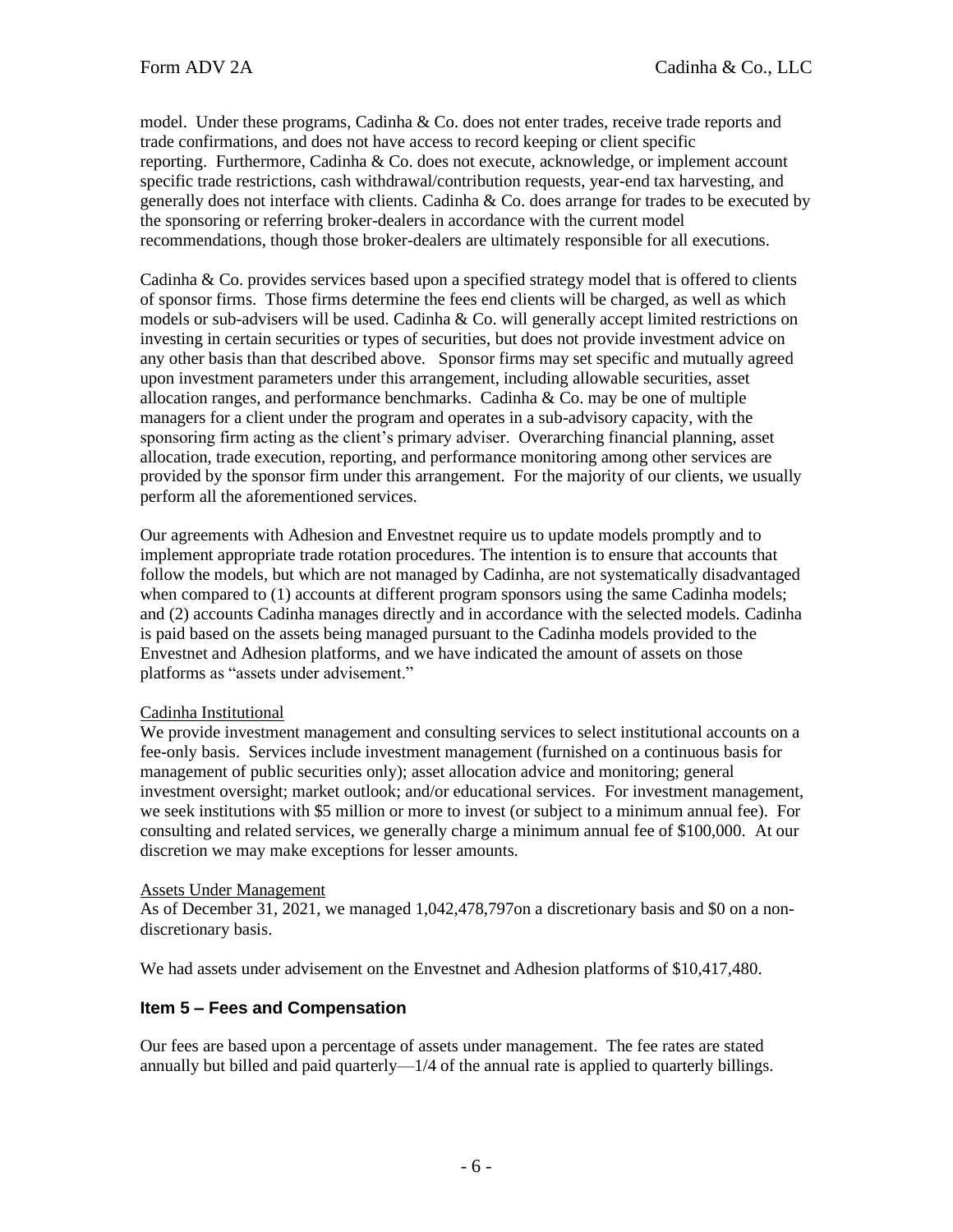| <b>Balanced and Equity Accounts (Includes</b> | <b>Annual Rate</b> |
|-----------------------------------------------|--------------------|
| balanced and equity MAP and GPS accounts)     |                    |
| First \$3 million of assets under management  |                    |
|                                               | 1.00%              |
| Next \$2 million                              | 0.75%              |
| Next \$5 million                              | 0.50%              |
| Over \$10 million                             | 0.40%              |
| Minimum Annual Fee: \$10,000                  |                    |
|                                               |                    |

| Fixed Income Accounts (Includes fixed<br>income MAP and GPS accounts) | <b>Annual Rate</b> |
|-----------------------------------------------------------------------|--------------------|
| First \$1 million of assets under management                          |                    |
|                                                                       | 0.75%              |
| Next \$4 million                                                      | 0.50%              |
| Next \$5 million                                                      | 0.40%              |
| Over \$10 million                                                     | 0.25%              |
| Minimum Annual Fee: \$10,000                                          |                    |

| Cadinha Institutional (management)           | <b>Annual Rate</b> |
|----------------------------------------------|--------------------|
| First \$5 million of assets under management | 1.00%              |
| Next \$5 million                             | 0.70%              |
| Over \$10 million                            | 0.50%              |
| Minimum Annual Fee: \$50,000                 |                    |

| Cadinha Institutional (consulting and other) | <b>Annual Rate</b> |
|----------------------------------------------|--------------------|
| Total assets under management                |                    |
|                                              | 0.10%              |
| Minimum Annual Fee: \$100,000                |                    |
|                                              |                    |

For the initial invoice to a client, fees are prorated for the remaining calendar quarter based on the account value at the inception of our management. Thereafter, fees are billed 90 days in advance based on the account value as of the last day of the calendar quarter (March 31, June 30, September 30 and December 31). In certain situations, we may negotiate rates or terms other than what is specified above.

Clients may elect to have our fees deducted from their accounts. Clients with this arrangement receive quarterly notices stating the fees deducted.

Our services may be terminated by either party at any time with written notice. If a client terminates our services before the end of a calendar quarter, that client will receive a refund for the "unused" portion of fees paid in advance. The refund amount shall be prorated to the date specified in the termination notice. There are no penalties for cancellation or termination of our services.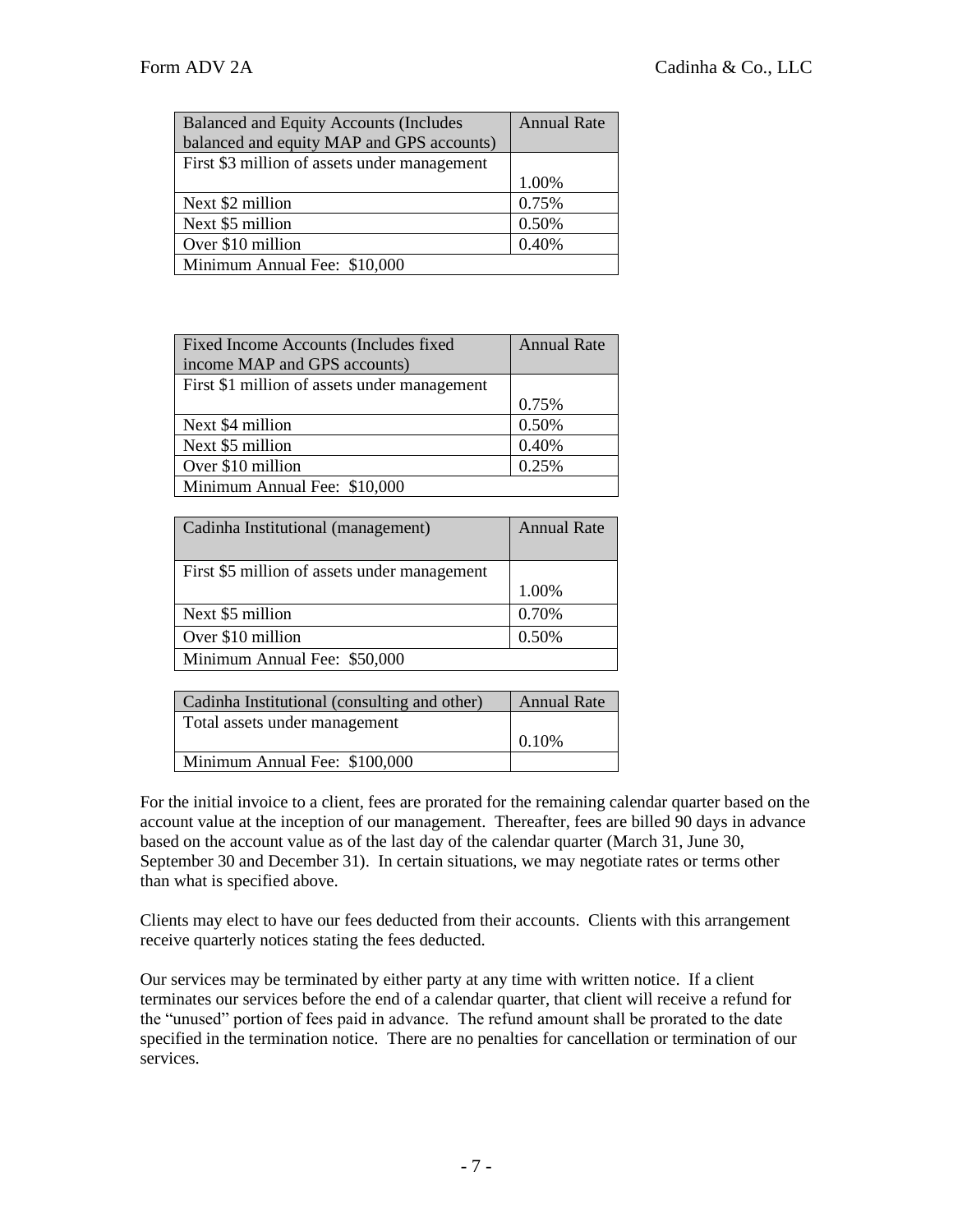Though not charged by or paid to Cadinha & Co., clients incur other costs in conjunction with our management. Clients pay brokerage fees and may pay custody fees to a brokerage and/or bank, the rates and amounts of which are determined by the brokerage or bank that clients choose. We are not a bank or brokerage and we provide no custody services. The custodial broker or bank may levy charges to clients for the investment transactions effected as a result of our management. Please see *Item 12 – Brokerage Practices* for more information on our approach to clients' brokerage and custody options.

We often hold securities for investment in client accounts that may involve other fees to clients. These fees are generally deducted from the net asset value of the securities held by the client. Such securities include:

- Exchange-traded funds and exchange-traded notes
- Money market funds
- REITs
- Mutual funds

These types of securities assess management fees that are reflected in the product's internal expense ratio, and are separate from and in addition to the advisory fees we charge. The rate, amount, and frequency of fees a client will ultimately incur from these securities are contingent on which securities we invest in and the amount invested.

Neither Cadinha & Co. nor any of its employees receive any compensation for recommending any particular investment strategy, including the sale of securities or other investment products. We receive no commissions from any client or third party.

#### Important Information for Retirement Investors

When we recommend that clients roll over retirement assets or transfer existing retirement assets (such as a  $401(k)$  or an IRA) to our management, we have a conflict of interest. This is because we will generally earn additional revenue when we manage more assets. In making the recommendation, however, Cadinha & Co. will do so only after determining that the recommendation is in the client's best interest. Further, in making any recommendation to transfer or roll over retirement assets, we do so as a "fiduciary," as that term is defined in ERISA or the Internal Revenue Code, or both. We also acknowledge we are a fiduciary under ERISA or the Internal Revenue Code with respect to our ongoing investment advisory recommendations and discretionary asset management services, as described in the advisory agreement we execute with clients. To the extent we provide non-fiduciary services, those will be described in the advisory agreement.

## <span id="page-7-0"></span>**Item 6 – Performance-Based Fees and Side-By-Side Management**

We collect no performance fees for our investment advisory services.

## <span id="page-7-1"></span>**Item 7 – Types of Clients**

We provide advisory services to individuals, trusts and estates, charitable organizations, pensions, profit sharing plans, and corporations across Hawaii, the mainland U.S. and abroad. Generally, we seek to work with clients with \$1 million or more to invest (or subject to stated minimum annual fees listed in *Item 5 – Fees and Compensation*). At our discretion, we may make exceptions for lesser amounts.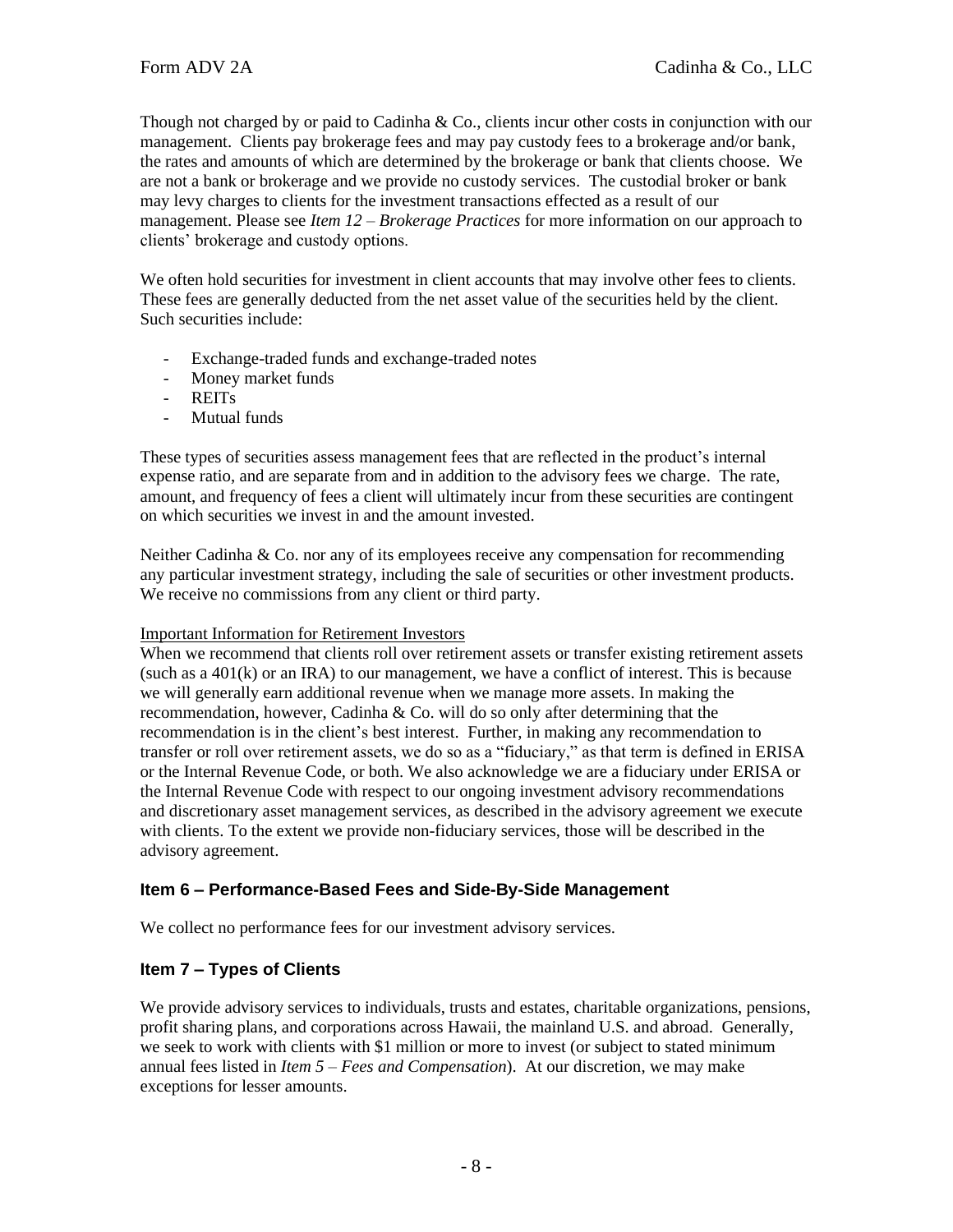## <span id="page-8-0"></span>**Item 8 – Methods of Analysis, Investment Strategies and Risk of Loss**

We use a number of analyses in formulating investment advice and managing client assets, including:

- *Top-down and macroeconomic analysis*. We analyze overall economic trends and data as well as fiscal and monetary policies to get a "big picture" view of capital markets. We develop outlooks indicating which asset classes, types, sectors, and styles may be overvalued/risky or undervalued. Client's asset allocation at any given time is largely based on this work. Our bond strategies are largely shaped by our top-down work as we focus mostly on duration strategies that seek to take advantage of perceived movements in interest rates.
- *Fundamental analysis.* We also conduct continuous research on a bottom-up basis, identifying asset classes and individual securities with attractive characteristics relative to its price.
- *Technical analysis (or trend analysis).* We will use technical analysis to gauge investor sentiment and the supply and demand dynamics for various securities, often after we've identified a security as a candidate to buy or sell on top-down or fundamental grounds. This work entails analyses of price charts, including price movement and trading volume.

Cash and cash equivalents are an ever-present investment consideration at Cadinha & Co. We may raise cash in client accounts—perhaps in significant percentages—when we believe a higher degree of capital preservation is warranted.

#### Risk

All clients and prospective clients should understand that investing in securities involves risk of loss that clients should be prepared to bear. Our management carries certain other risks besides overall market declines, including:

- *Asset allocation risk*. As we construct asset allocation strategies based on our outlook of capital markets, our investors are subject to the risk that our outlook, or implementation of our outlook, may be ineffective or unfavorable over any period of time.
- *Equity risk*. While we seek to invest in equities we believe have favorable capital appreciation and income potential with limited downside potential, our equity selections may result in capital loss for clients. Loss could also occur for a myriad of reasons including but not limited to, overall market loss, issuer-specific developments, interest rate movements, political developments, inflation, and competition.
- *Fixed income risk*. As our bond investing activities are largely based on our outlook for movements in interest rates, clients risk general under performance and even capital loss should interest rates move in an adverse way. For example, if we invest in long-term U.S. Treasury bonds and interest rates rise, the value of those bonds will decline. Other risks include credit risks (an issuer could default on its obligations to bond holders) and currency risks, as we may invest in bonds denominated in a currency other than the U.S. dollar.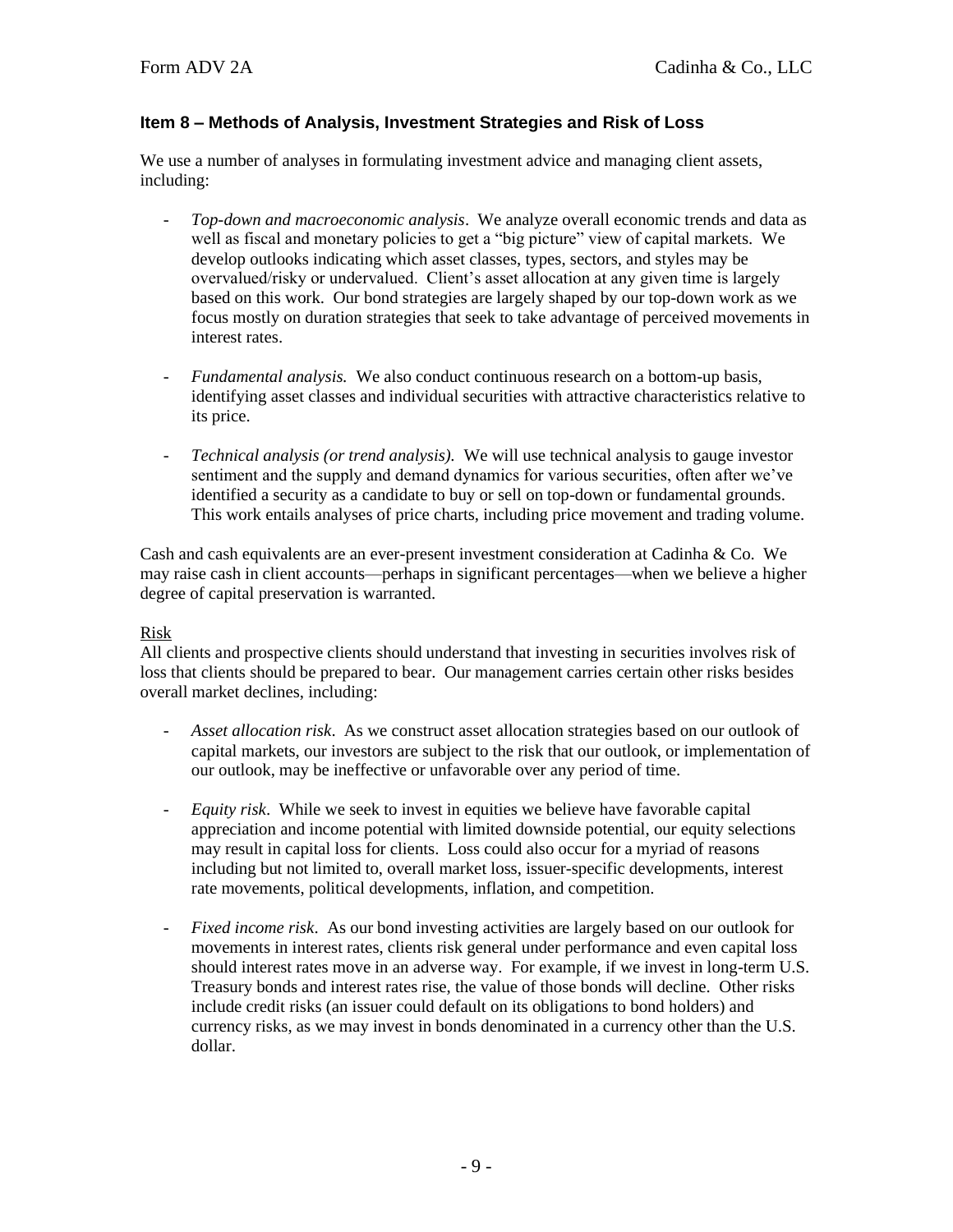- *Risks associated with cash*. As we raise balances in cash and cash equivalents from time to time, there is a risk we may do so in an ill-timed fashion. By directing client assets into cash, clients could experience smaller gains than they otherwise would.

These risks stated above may not be all the risks clients assume; clients may lose value or experience limited gains for a number of other reasons, including those that can't be anticipated. Clients should assume investing is a risky endeavor and understand that risks are not eliminated by using an investment adviser, including Cadinha & Co.

## <span id="page-9-0"></span>**Item 9 – Disciplinary Information**

As registered investment advisers, we are required to disclose all material facts regarding any legal or disciplinary events that would be material to your evaluation of Cadinha & Co. or the integrity of Cadinha & Co.'s management.

There have been no disciplinary events and no material legal events related to our firm or any management person.

#### <span id="page-9-1"></span>**Item 10 – Other Financial Industry Activities and Affiliations**

We are an independent investment adviser with no parent organization or subsidiaries and no brokerage or custody operations. We manage no investment companies or limited partnerships. We recommend no other investment advisers to our clients (other than those in connection with certain securities we invest in such as exchange-traded funds and money market funds). We receive no compensation, directly or indirectly, from any adviser other than as a result of the separately managed account programs for which we act as sub-adviser.

Certain firms have recommended our management to clients, including doing so under wrap fee arrangements. See *Item – 4 Advisory Business* under header *Wrap Fee Programs* for information on formal wrap fee programs in which we participate.

On occasion, brokers and financial planners from a number of firms will recommend our investment advisory services to their clients. These arrangements are not necessarily formal arrangements between other firms and Cadinha  $\&$  Co., and may or may not be characterized by the referring firm as "wrap fee programs." In the event these clients wish to retain us for management, we serve them as we do our other clients, enter into our standard advisory agreement, and apply our normal fee schedules. In many cases, referred clients pay their broker or financial planner a fee that covers custody, trading costs, portfolio monitoring, and financial planning from that firm, while Cadinha & Co. provides discretionary investment management. Such arrangements usually require that a specific brokerage firm be used and, if trades are placed with another brokerage firm, the client will be charged separately for brokerage commissions. Therefore, when a client has entered into a wrap free agreement, or where the client has agreed to direct brokerage to the referring firm (See "Directed Brokerage" in *Item 12 – Brokerage Practices*, below), we are generally not free to seek a competitive price or execution by placing transactions with other brokers or dealers. While it has been our experience that the selected broker-dealer generally offers execution in keeping with our "best execution" practices, no assurance can be given that such will continue to be the case in the future. Accordingly, clients may wish to satisfy themselves that the broker-dealer can provide adequate price and execution for the investments recommended by us.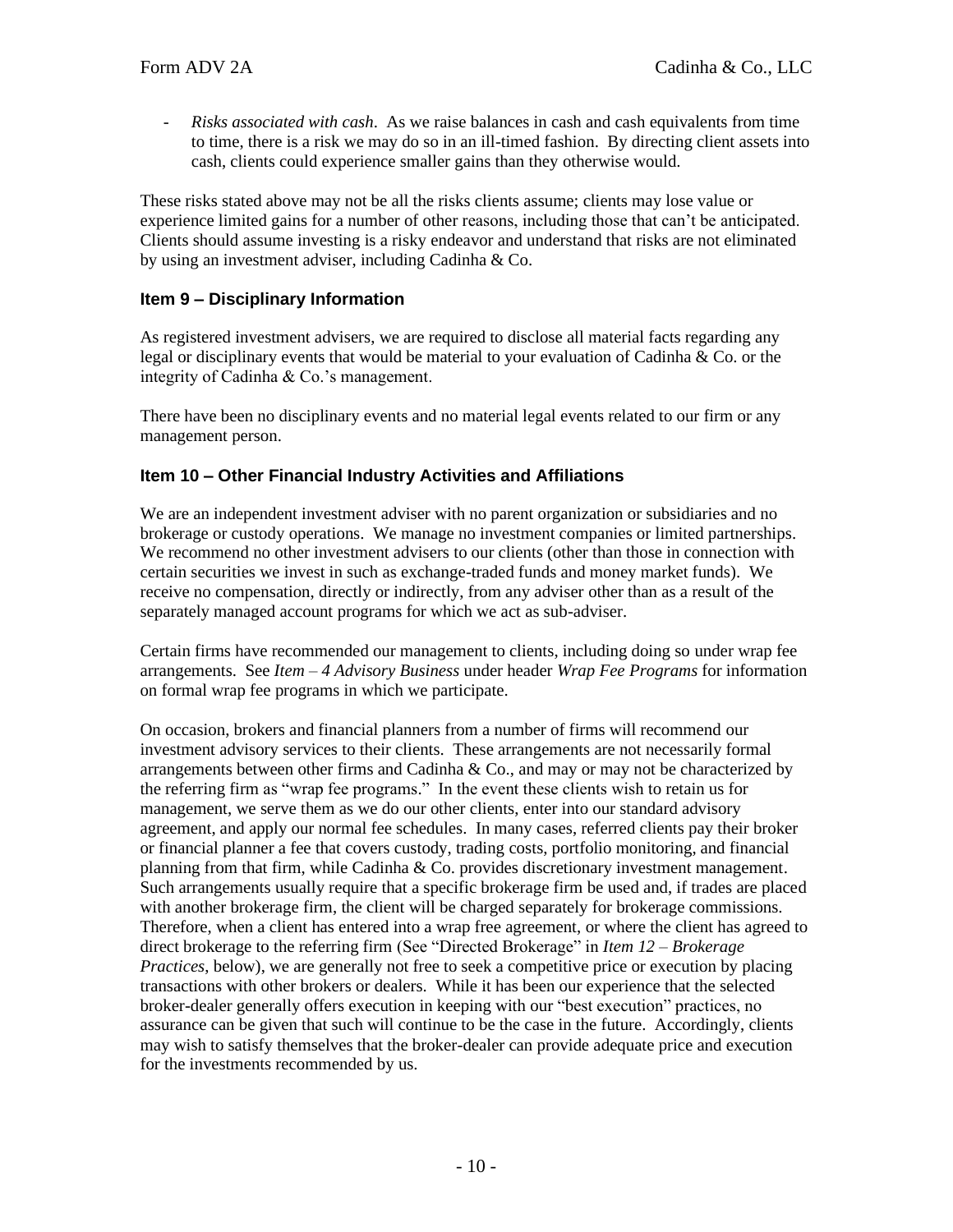## <span id="page-10-0"></span>**Item 11 – Code of Ethics, Participation or Interest in Client Transactions and Personal Trading**

Cadinha  $\&$  Co. has adopted a Code of Ethics that sets forth high ethical standards of business conduct that we require of our employees, including compliance with applicable federal securities laws. Our firm and personnel owe a fiduciary duty of loyalty, fairness and good faith towards our clients, and have an obligation to adhere not only to the specific provisions of applicable securities laws and our Code of Ethics but also to the spirit of both.

The Code of Ethics includes provisions relating to the confidentiality of client information, a prohibition on insider trading, restrictions on giving or accepting significant gifts and the reporting of certain gifts and business entertainment items, and personal securities trading procedures, among other things. All of our firm's employees must acknowledge the terms of the Code of Ethics annually, or as amended.

All employees must submit all brokerage statements to the Chief Compliance Officer or designee monthly or at least quarterly to ensure compliance with our policies and Code of Ethics.

Employees are generally prohibited from acquiring any securities in an initial public offering or private placements, in order to preclude any possibility of their profiting improperly from their position with an adviser. Prior approval by the President is required for such trading to occur. We also generally prohibit securities transactions and other business transactions with clients or other investment professionals outside the scope of our normal advisory business. Employees must seek prior approval from the President/CEO and Chief Compliance Officer to ensure compliance with our policies and Code of Ethics.

Any new material conflicts with clients that arise over time will be addressed and disclosed promptly to clients in writing.

Any client or prospective client can request a copy of our Code of Ethics, free of charge, upon request.

## <span id="page-10-1"></span>**Item 12 – Brokerage Practices**

Clients generally select the broker-dealer or custodian they want for their account's brokerage and custody needs. In the event a client does not have an existing arrangement, we do make recommendations, but clients may also choose other brokerages or custodians, provided that such an arrangement is acceptable to us. We may decline working with prospective clients if:

(1) we feel the selected brokerage/custodian's fees (transaction, custody and/or other) are too high or there are other characteristics particular to the brokerage/custodian we feel would not serve in the client's best interests; or

(2) working with the selected brokerage/custodian would be too burdensome or costly for our operation.

#### Recommendations of Brokers/Custodians

If clients do not already have a custodian or broker, we often recommend that they establish brokerage accounts with Schwab Institutional, division of Charles Schwab & Co., Inc. ("Schwab") or with Fidelity Brokerage Services LLC or National Financial Services LLC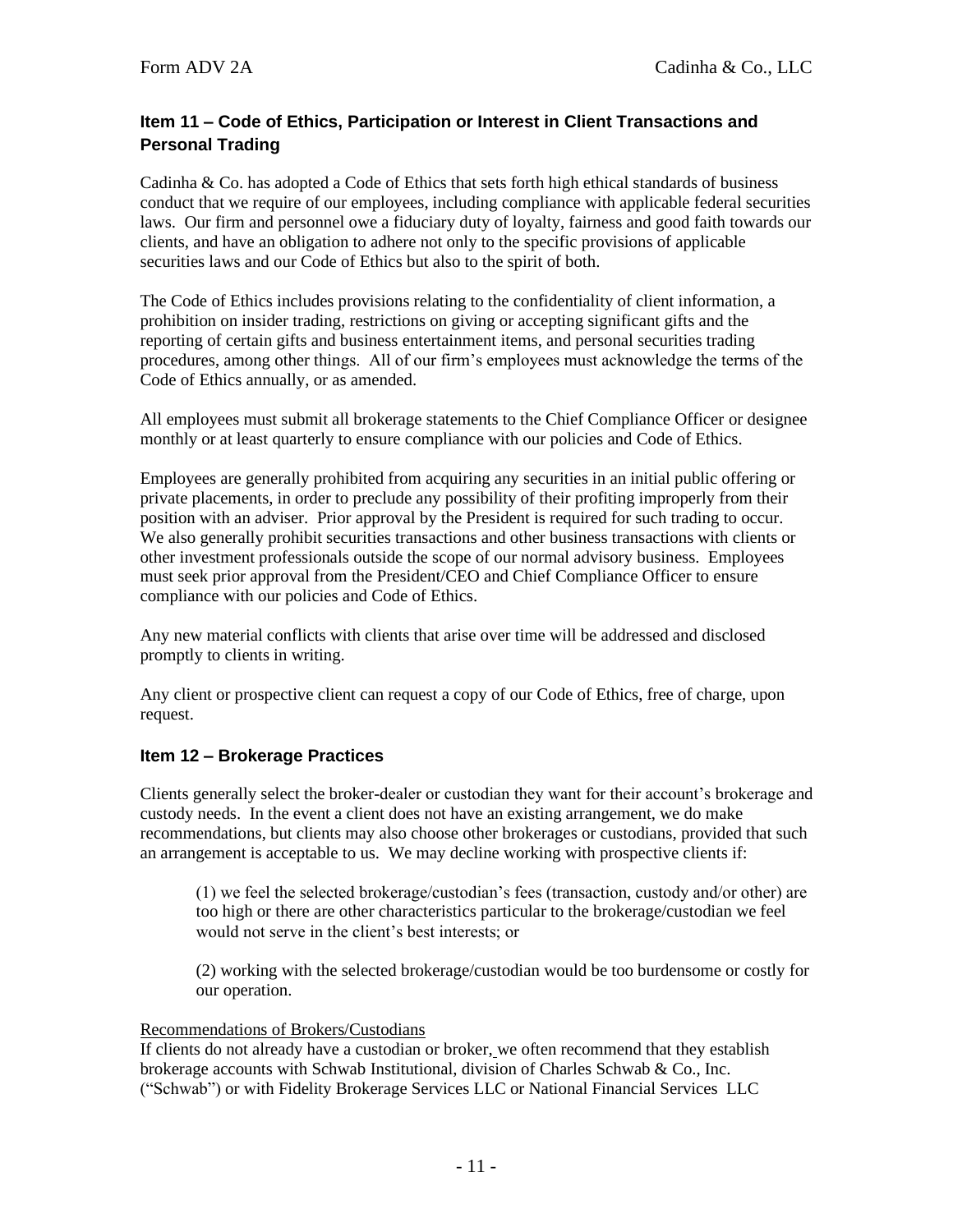(together with affiliates, "Fidelity"). Schwab and Fidelity are registered broker-dealer, members NYSE/SIPC and provide custody of client assets and effect trades for client accounts.

## How We Select Brokers/Custodians

We seek to recommend a custodian/broker that will hold client assets and execute transactions on terms that are, overall, most advantageous when compared with other available providers and their services. We consider a wide range of factors, including:

- Combination of transaction execution services and asset custody services
- Capability to execute, clear, and settle trades (buy and sell securities for the account)
- Capability to facilitate transfers and payments to and from accounts (wire transfers, check requests, bill payment, etc.)
- Breadth of available investment products (stocks, bonds, mutual funds, ETFs, etc.)
- Availability of investment research and tools that assist us in making investment decisions
- Quality of services
- Competitiveness of the price of those services (commission rates, margin interest rates, other fees, etc.) and willingness to negotiate prices
- Reputation, financial strength, security and stability
- Dedicated service team and local personnel
- Prior service to us and our clients
- Availability of other products and services that benefit us, as discussed below

We have determined that having Schwab or Fidelity execute trades on behalf of those clients custodied with them is consistent with our duty to seek "best execution" of client trades. Best execution means the most favorable terms for a transaction based on all relevant factors, including those listed above.

## Brokerage and Custody Costs

Schwab generally does not charge clients separately for custody services but is compensated by charging commissions or other fees on trades they execute or that settle into clients' accounts. Schwab is also compensated by earning interest on the uninvested cash in Schwab's Cash Features Program or on any margin balance maintained in Schwab accounts. Fidelity has changed its fee structure to incorporate minimum pricing for custodial services, which may make their custodial services less attractive overall, depending on client circumstances. We will consider the impact of overall charges in recommending any custodian.

Most stock and ETF transactions no longer incur commissions or transaction fees through Schwab or Fidelity; commissions and transaction fees are only incurred on trades of certain mutual funds. Schwab discloses their fees and costs to clients and we take those costs into account when executing transactions on our clients' behalf. Custodians generally charge a flat dollar amount as "prime broker" or "trade away" fee for each trade that we have executed by a different broker-dealer but where the securities bought or the funds from the securities sold are deposited (settled) into the client's Schwab or Fidelity account. These fees are in addition to the commissions or other compensation paid to the executing broker-dealer. Because of this, in order to minimize trading costs, we have the client's custodian execute most trades for client accounts held with that custodian.

Certain mutual funds and ETFs are made available for no transaction fee; as a result the confirmation may show "no commission" for a particular transaction. Typically, the custodian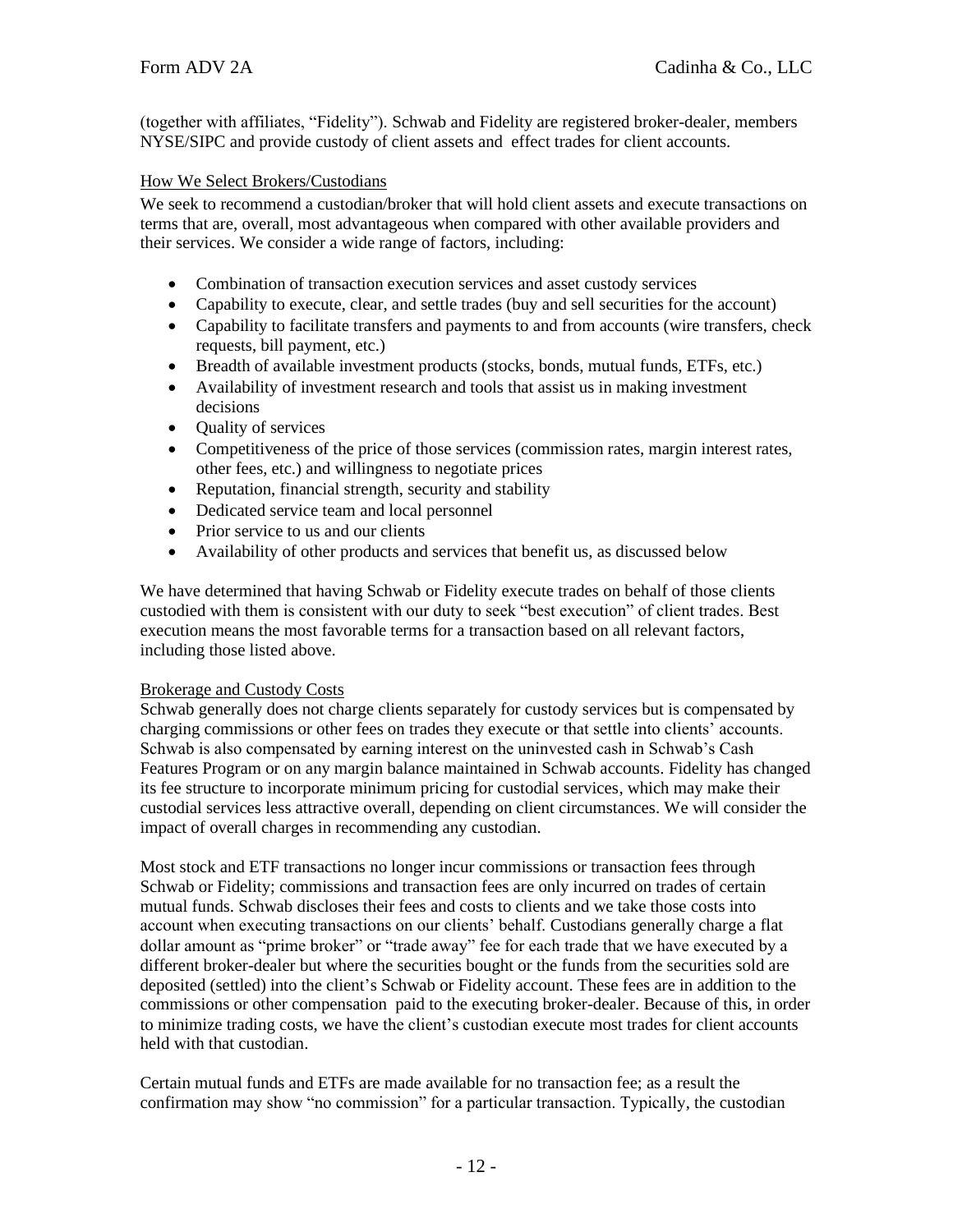(but not Cadinha  $& Co.$ ) earns additional remuneration from such services as record keeping, administration, and platform fees, for the funds and ETFs on their no-transaction fee lists. This additional revenue to the custodian will tend to increase the internal expenses of the fund or ETF. We select investments based on our assessment of a number of factors, including liquidity, asset exposure, reasonable fees, effective management, and low execution cost. Where we choose a notransaction fee fund or ETF, it is because it has met our criteria in all applicable categories.

*Products and Services Available to Cadinha & Co. from Custodians we Recommend* The custodians we recommend make available various support services to us. Some of those services help us manage or administer our clients' accounts, while others help us manage and grow our business. These support services are generally available without our requesting them and at no charge to Cadinha  $&$  Co. Following is a more detailed description of these services:

#### *Services that Benefit Clients*

The custodians' institutional brokerage services include access to a broad range of investment products, execution of securities transactions, and custody of client assets. The investment products available through the custodians include some to which we might not otherwise have access or that would require a significantly higher minimum initial investment by our clients. These services general benefit clients and client accounts.

#### *Services that May Not Directly Benefit Clients*

The custodians also make available to us other products and services that benefit us but may not directly benefit clients or client accounts. These products and services assist us in managing and administering our clients' accounts. They include investment research, both that produced by the custodian and that of third parties. We may use this research to service all or a substantial number of our clients' accounts, including if we had accounts not maintained with that custodian. In addition to investment research, the custodians also make available software and other technology that:

- Provide access to client account data (such as duplicate trade confirmations and account statements)
- Facilitate trade execution and allocate aggregated trade orders for multiple client accounts
- Provide pricing and other market data
- Facilitate payment of our fees from our clients' accounts
- Assist with back-office functions, recordkeeping, and client reporting

#### *Services that Generally Benefit Only Cadinha & Co.*

The custodians also offer other services intended to help us manage and further develop our business enterprise. These services include:

- Educational conferences and events
- Consulting on technology, compliance, legal, and business needs
- Publications and conferences on practice management and business succession
- Access to employee benefits providers, human capital consultants, and insurance providers
- Marketing consulting and support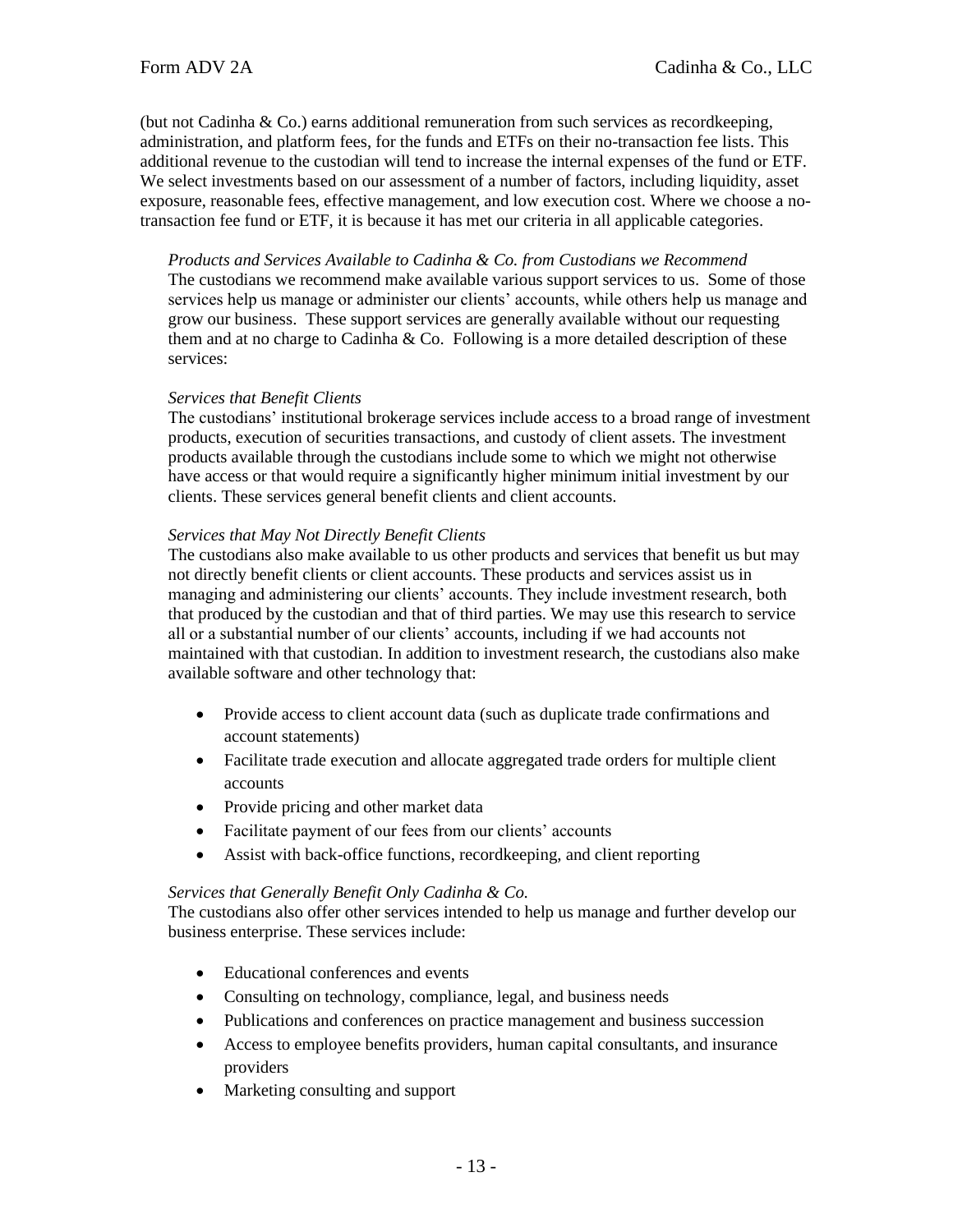• Occasional business entertainment of our personnel

Schwab or Fidelity may provide some of these services themselves. In other cases, they will arrange for third-party vendors to provide the services to us. The custodians may also discount or waive fees for some of these services or pay all or a part of a third party's fees. We make limited use of the services in this section. We are most likely to use compliance and technology consulting and to attend conferences and other educational events, some of which include business entertainment.

#### *Cadinha & Co.'s Interest in Schwab and Fidelity's Services*

The availability of these services from Schwab and Fidelity benefits us because we do not have to produce or purchase them, and we don't have to pay the custodian for them. This creates an incentive for us to recommend that clients maintain their accounts with these custodians, based on our interest in receiving services that benefit our business rather than based on clients' interest in receiving the best value in custody services and the most favorable execution of their transactions. While this incentive creates a conflict of interest, we believe that our recommendation of Schwab and Fidelity as custodian and broker is in the best interests of our clients. Our selection is primarily supported by the scope, quality, and price of Schwab and Fidelity's services (see "How We Select Brokers/Custodians") and not those services that benefit only us.

#### Brokerage for Client Referrals

Our recommendations for broker-dealers are generally not based on whether or not we receive referrals from a broker-dealer or third party. As discussed in *Item 10 – Other Financial Industry Activities and Affiliations*, and below under "Directed Brokerage," in some cases the referral of a client to our management requires the referring broker be used for execution. This does not, however, constitute our recommendation of that broker for execution. We do, though, receive client referrals from Schwab through our participation in Schwab Advisor Network ("the Service"), a network designed to help investors find an independent investment adviser. Schwab is a broker-dealer independent of and unaffiliated with Cadinha & Co. Schwab does not supervise us and has no responsibility for our management of clients' portfolios or our other advice or services. We pay Schwab fees to receive client referrals through the Service, so our participation in the Service raises potential conflicts of interest described below.

We pay Schwab a Participation Fee on all referred clients' accounts that are maintained in custody at Schwab and a Non-Schwab Custody Fee on all accounts that are maintained at, or transferred to, another custodian. The Participation Fee paid by us is a percentage of the fees the client owes to Cadinha & Co. or a percentage of the value of the assets in the client's account, subject to a minimum Participation Fee. We pay Schwab the Participation Fee for so long as the referred client's account remains in custody at Schwab. The Participation Fee is billed to us quarterly and may be increased, decreased or waived by Schwab from time to time. The Participation Fee is paid by Cadinha  $&$  Co. and not by the client. We have agreed not to charge clients referred through the Service fees or costs greater than the fees or costs we charge clients with similar portfolios who were not referred through the Service.

We generally pay Schwab a Non-Schwab Custody Fee if custody of a referred client's account is not maintained by, or assets in the account are transferred from Schwab. This Fee does not apply if the client was solely responsible for the decision not to maintain custody at Schwab. The Non-Schwab Custody Fee is a one-time payment equal to a percentage of the assets placed with a custodian other than Schwab. The Non-Schwab Custody Fee is higher than the Participation Fees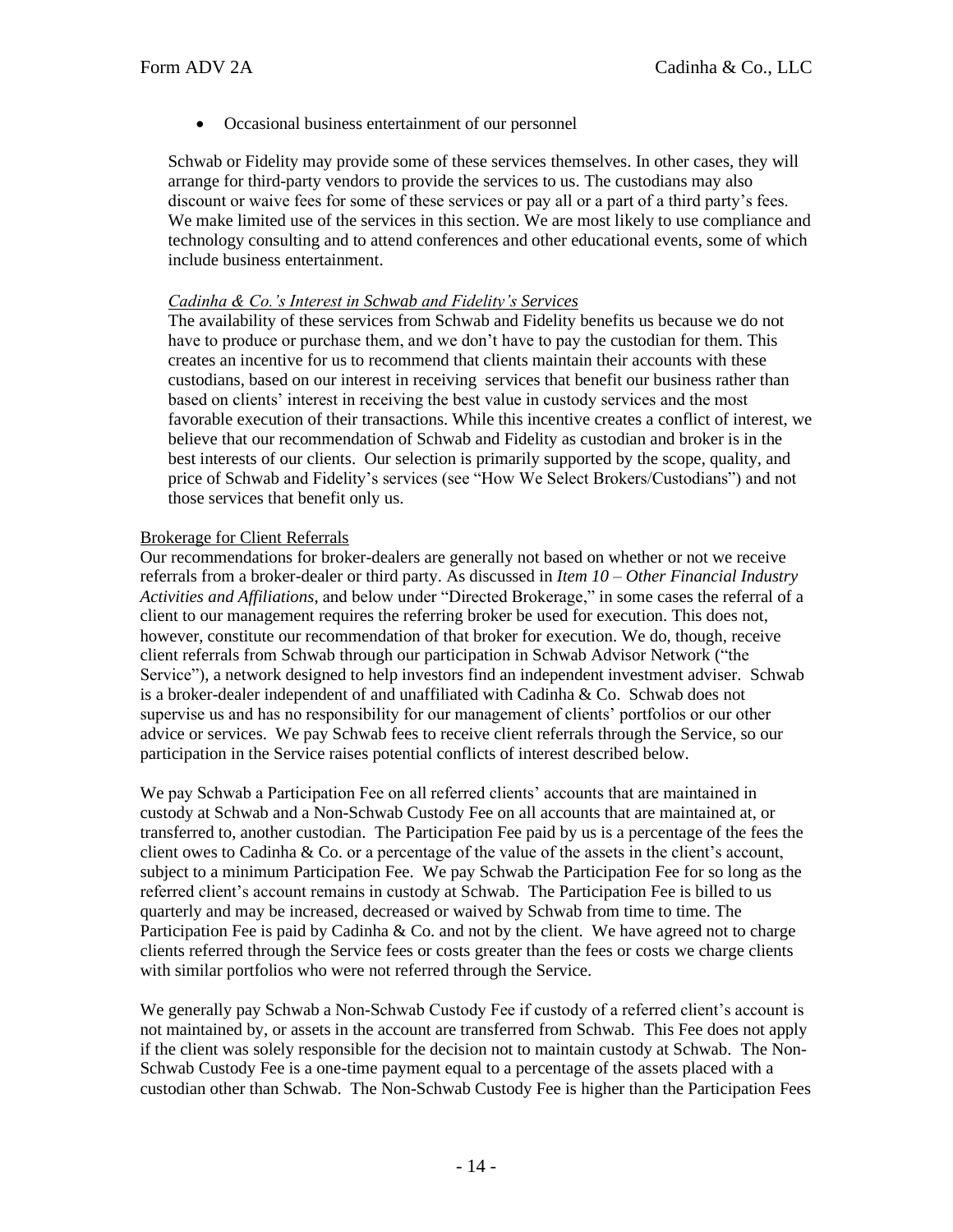Advisor generally would pay in a single year. Thus, we will have an incentive to recommend that client accounts be held in custody at Schwab.

The Participation and Non-Schwab Custody Fees will be based on assets in accounts of Cadinha & Co.'s clients who were referred by Schwab and those referred clients' family members living in the same household. Thus, we will have incentives to encourage household members of clients referred through the Service to maintain custody of their accounts and execute transactions at Schwab and to instruct Schwab to debit our fees directly from the accounts.

For accounts of Cadinha & Co.'s clients maintained in custody at Schwab, Schwab will not charge the client separately for custody but will receive compensation from our clients in the form of commissions or other transaction-related compensation on securities trades executed through Schwab. Schwab also will receive a fee (generally lower than the applicable commission on trades it executes) for clearance and settlement of trades executed through broker-dealers other than Schwab. Schwab's fees for trades executed at other broker-dealers are in addition to the other broker-dealer's fees. Thus, we may have an incentive to cause trades to be executed through Schwab rather than another broker-dealer. Cadinha & Co. nevertheless, acknowledges its duty to seek best execution of trades for client accounts. Trades for client accounts held in custody at Schwab may be executed through a different broker-dealer than trades for our other clients. Thus, trades for accounts custodied at Schwab may be executed at different times and different prices than trades for other accounts that are executed at other broker-dealers.

## Directed Brokerage

When using "directed brokerage," clients instruct us to executed transactions through a specified broker-dealer. We permit clients to direct brokerage, primarily in cases where the client is referred by a broker or other third-party (see *Item 10 – Other Financial Industry Activities and Affiliations*) and, as part of the client's arrangement with that broker or third-party, the client wishes us to execute transactions subject to our investment discretion through the referring broker. By accepting directed brokerage, Cadinha & Co. may be unable to achieve most favorable execution of client transactions. Directing brokerage may cost clients more money. For example, clients may pay higher brokerage commissions because Cadinha & Co.is not able to negotiate commission rates, aggregate orders, or execute them through brokers that may provide lower execution costs.

## Soft Dollars

On occasion, when clients do not direct or select brokers (for example, when custody of the client's assets is at a bank or trust company) we direct transactions to a list of approved brokers who provide research products and services (i.e., research reports, economic advice, real-time quotes and news products). In certain instances, we request brokers to provide specific research products or services that may be proprietary or may be produced by third parties. Under these circumstances, we will internally allocate business (commissions) to brokers who provide research products or services we feel are useful. To the extent that we use client transactions to obtain research information, we may have an incentive to place a greater volume of transactions or pay higher commissions than would otherwise be the case. Where products and services can be used for both research and non-research purposes, we will make an appropriate allocation of its uses and will only permit brokers to provide that portion of the services or products that assists us in our investment decision-making processes.

Our use of client brokerage commissions benefits our firm as the soft dollar benefits generated by directing trades to brokers pay for research and other services and products that we would otherwise have to pay for. At any particular time, we may have an incentive to direct trades to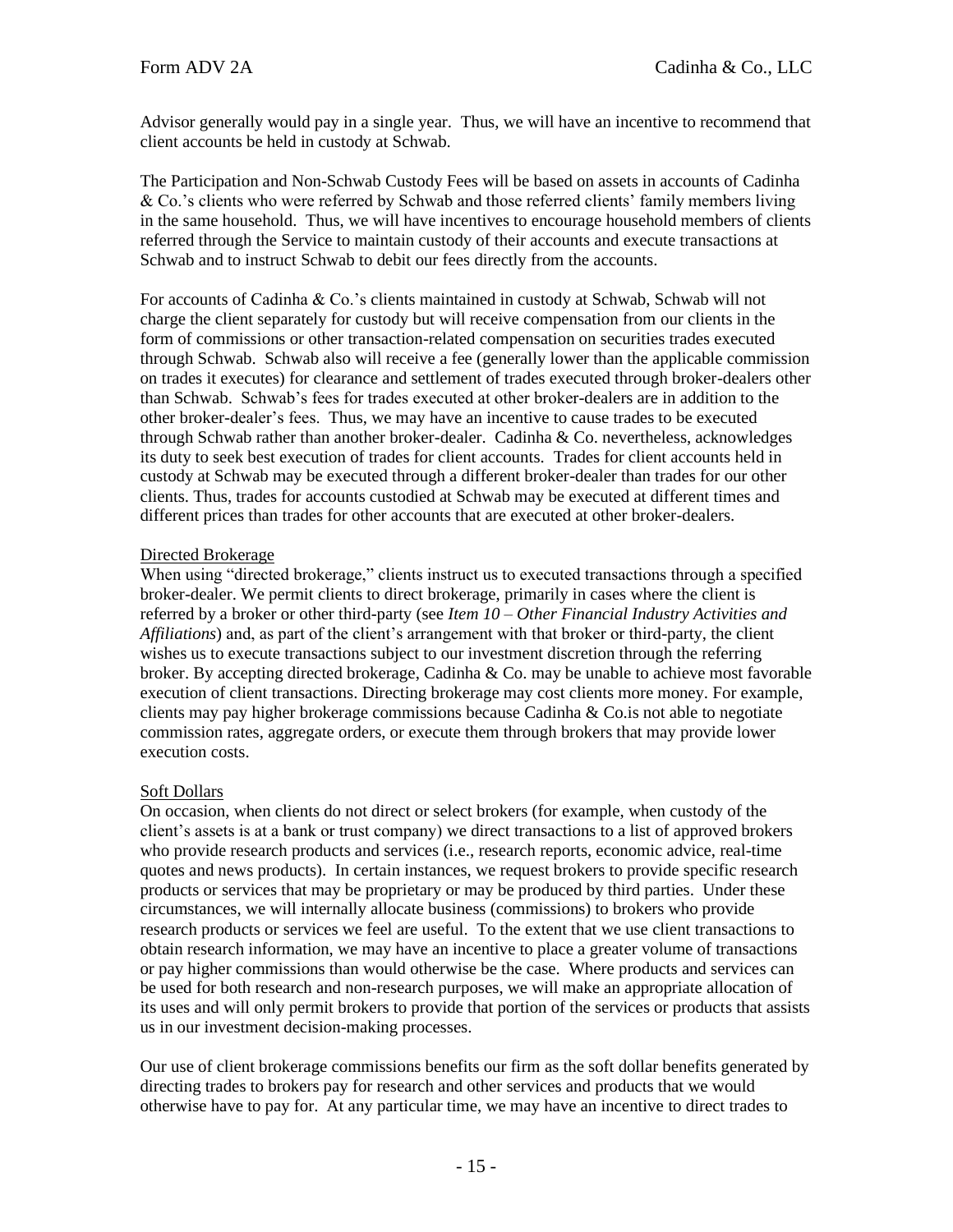certain brokers based on our demand for their research, rather than on our client's interest in receiving best execution.

It is our policy to only direct trades to those brokers we deem to be competitive with other brokerage options. Our Trade Review Committee that periodically reviews our best execution processes and effectiveness. The Committee also monitors soft dollar benefits and reviews, with the input of members of our Investment Committee, the research we receive versus the soft dollars used to "pay" for that research as well as the trading costs for the executions with the broker/research source. If a broker whose research we highly demand offers transactional terms that are not in keeping with our best execution policies and processes, we will not direct trades or soft dollars to that broker. In such a case, we will seek to pay for the research ourselves.

Research products and services provided by brokers benefit all client accounts and not just those that paid for the benefits. We do not actively seek to allocate soft dollar benefits to client accounts proportionately to the soft dollar credits the accounts generate.

#### Trade Aggregation

It is generally our practice, when feasible, to first aggregate as many orders into single transaction orders (blocks) by broker-dealer or custodian and then execute the purchase or sale in rotation. Shares purchased or sold in block orders are allocated pro-rata among the accounts that participated in the block.

<span id="page-15-0"></span>Our procedures for aggregating trade orders ensures that no trading block or single advisory account will be consistently favored over other blocks or accounts.

## **Item 13 – Review of Accounts**

Client account information, including quantities and values of securities held, costs and the amounts of cash and cash equivalents for each client is maintained in our computer systems. Account information is reconciled against statements or electronic files from appropriate custodial agents generally daily, but no less than monthly.

It is our policy for portfolio managers to review their clients' accounts no less frequently than monthly. Reviews cover account balance, cash balance, asset allocation, position count, position weight, and sector weight, among other factors. Managers are also responsible for ensuring that client accounts are in keeping with the stated objectives and restrictions of the client. Reviews of accounts are also triggered by purchases and sales of securities holdings, investment strategy changes, rebalancing exercises and particular client need.

Our portfolio managers are:

Harlan J. Cadinha, Chairman & Chief Investment Strategist & CIO Kaleialoha K. Cadinha-Pua`a, Vice Chairman, President & CEO Bradley F. Totherow, CFP, Vice President Harlan B. K. Cadinha, Vice President Vicky Canto, Director of Business Development Victor A. Canto, Chief Economist & Global Strategist Skyler Keate, Vice President of Operations, Head Trader Michael D'Addario, Vice President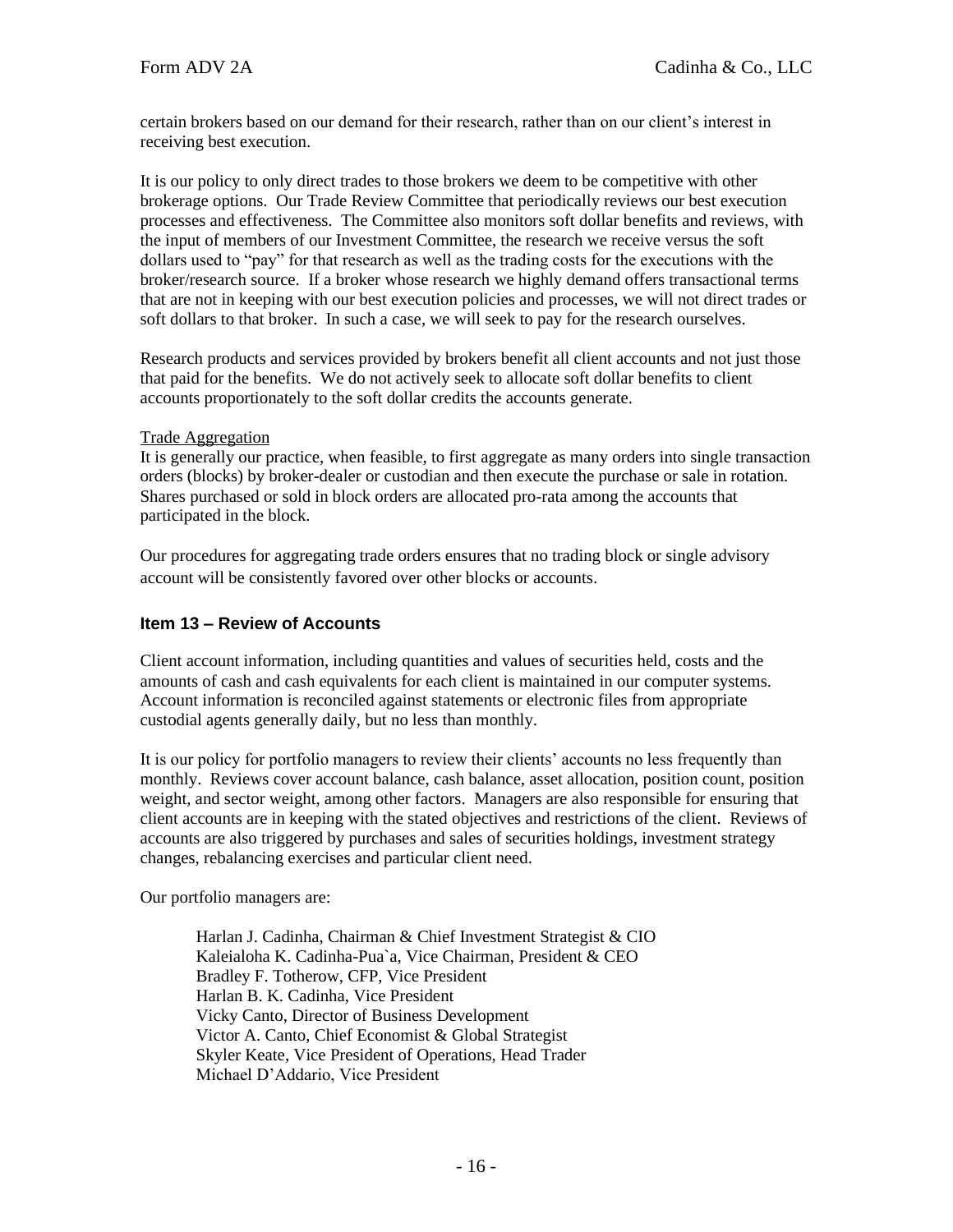We provide clients we directly advise with quarterly portfolio reports. We urge clients to carefully compare the quarterly reports we provide with those provided by their custodian and to notify us of any differences. Additionally, clients receive periodic Outlook pieces, newsletters and blogs that include our general investment outlook. Clients are free to contact us to receive information regarding the investment tactics and strategies being followed.

## **Item 14 – Client Referrals and Other Compensation**

#### Client Referrals

We may pay referral fees to independent persons or firms ("Solicitors") for introducing clients to us. Whenever we pay a referral fee, we require the Solicitor to provide the prospective client with a copy of our Firm Brochure and a separate disclosure statement that includes the following information:

- ∙ the Solicitor's name and relationship with our firm;
- ∙ a statement that the Solicitor will be compensated for his solicitation services by our firm;
- ∙ the terms of such compensation arrangement, including a description of the compensation paid or to be paid to the Solicitor; and
- ∙ whether the fee paid to us by the client will be increased above our normal fees in order to compensate the Solicitor.

As a matter of practice, the advisory fees paid to us by clients referred by Solicitors are not increased as a result of any referral.

#### Other Compensation

Other than the referral program described in *Item 12 – Brokerage Practices* referencing the *Schwab Advisor Network*, we do not currently participate in any formal referral programs with other financial firms where we provide compensation for client referrals.

## <span id="page-16-0"></span>**Item 15 – Custody**

Cadinha & Co. is not a broker-dealer and does not take possession of client assets. Our clients' assets are held at qualified custodians. As described in the applicable investment advisory agreement, we generally have limited power of attorney to place trades on the client's behalf. The custodian will issue trade confirmations and monthly (or quarterly) statements directly to clients. We urge clients to compare the information in their quarterly statements from us with the statements provided by their custodian.

We previously disclosed in *Item 5 – Fees and Compensation* that clients may elect to have us deduct fees directly from their accounts. As part of this billing process, the client's custodian is advised of the amount of the fee to be deducted from that client's account. Clients receive copies of all invoices submitted to their custodians. Because the custodian does not calculate the amount of the fee to be deducted, it is important for clients to carefully review their custodial statements to verify the accuracy of the calculation, among other things. Clients should contact us directly if they believe that there may be an error in the fee calculation or deduction.

## <span id="page-16-1"></span>**Item 16 – Investment Discretion**

We generally have limited power of attorney to act on a fully discretionary basis on a client's behalf, in which case we place trades in a client's account without contacting the client prior to each trade to obtain the client's permission. Our discretionary authority includes the ability to (1)